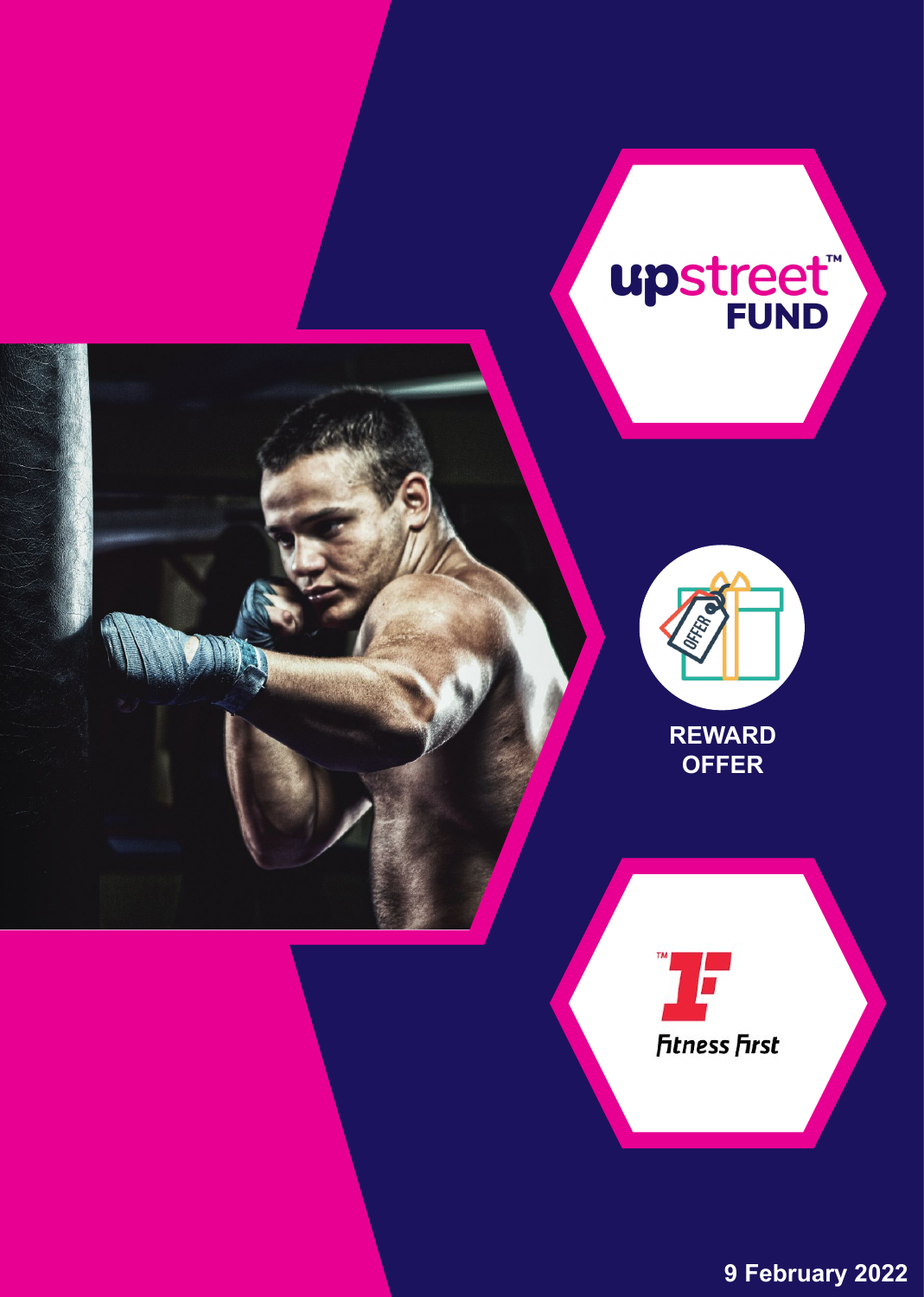# upstreet<sup>®</sup>

# **ABOUT FITNESS FIRST**

Fitness First is an international fitness centre brand that operates its own clubs. They also offer a premium Platinum club experience and provides the highest quality facilities and Personal Trainers to assist you in achieving your fitness goals.

## **YOUR REWARD**

Earn **25%** of the voucher purchase price (**after the discount is applied**) in fractional share rewards in a technology exchange traded fund (ASX: FANG). This voucher can be redeemed once, and the redeemer cannot have held a Fitness First membership in the past 3 months.

## **HOW TO REDEEM**

- 1) Visit the Fitness First x Upstreet landing page [here.](https://fitnessfirst.upstreet.co/)
- 2) Purchase a 4-week Fitness First Platinum membership.
- 3) To view your voucher: Open the "Your Fitness First Voucher" email, which includes your voucher details.
- 4) To redeem your shares: Open the "Claim your Fitness First share rewards!" email and click the "Redeem Shares" button to log in or sign up to Upstreet.
- 5) To claim your 4-week Platinum membership: Visit the Fitness First club of your choice (excluding Barangaroo) and present your voucher.

## **ABOUT UPSTREET**

Upstreet facilitates a share reward program between companies and their customers. When a customer makes a purchase, they can earn fractional shares in either the company where they made the purchase or an exchange traded fund.

Customers can make a purchase through Upstreet's free app or online using the Upstreet Chrome Extension. The Upstreet App is available on the App Store and Google Play. With the App you can make a purchase with a brand and also view your portfolio of fractional shares.

## **Earn shares in ETFS FANG+ ETF**

Eligible participants in this Reward Offer will receive a rebate on purchases made with Fitness First applied towards fractional shares in ETFS FANG+ ETF, listed on the ASX under the ticker code "FANG".

When Upstreet receives your reward from Fitness First, we will invest it into the FANG+ Investment Option of the Upstreet Fund (ARSN 643 467 798). The FANG+ Investment Option holds securities in ETFS FANG+ ETF (which means you will hold a fractional interest in the underlying securities).

| <b>Company</b>  | FANG+       |
|-----------------|-------------|
| <b>Exchange</b> | <b>ASX</b>  |
| Code            | <b>FANG</b> |
| <b>Currency</b> | <b>AUD</b>  |

For more information about the Upstreet Fund or FANG+ Investment Option, please see the Product Disclosure Statement (PDS) [https://upstreet.co/product-disclosure-stateme](https://storage.googleapis.com/publicdocs.upstreet.co/2021-04-Upstreet-Product-Disclosure-Statement-05.pdf) [nt](https://storage.googleapis.com/publicdocs.upstreet.co/2021-04-Upstreet-Product-Disclosure-Statement-05.pdf).

## **Limited offer**

This Reward Offer is available to a limited number of participants, for a limited aggregate reward amount and may apply for a limited time only. It may also be changed or revoked at any time. When the Reward Offer ends, further participants may no longer be able to participate.